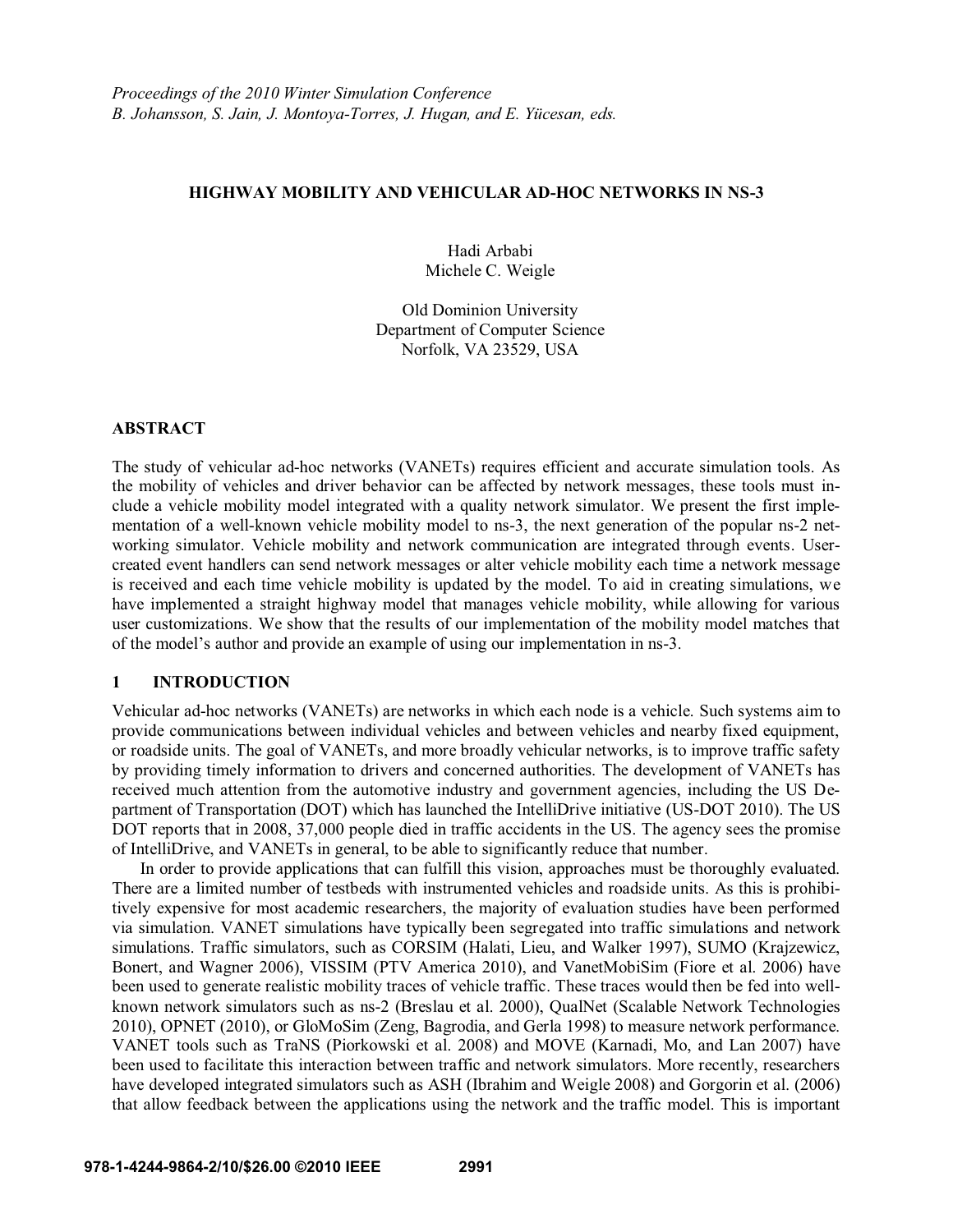because the goal of most VANET applications is to provide drivers with information that may change their driving behavior or allow them to make more informed decisions (*e.g.*, start braking now, or take the next exit to avoid a traffic jam). Interested readers can find detailed comparisons of various VANET simulators in Hassan (2009) and Yan, Ibrahim, and Weigle (2009).

The problem with integrated simulators is that often either the mobility model is overly simplified or the network model is overly simplified. In order to study important networking properties of VANETs, a high quality network simulator is essential. We have chosen to balance these two concerns by taking the latest version of the highly-regarded network simulator, ns-3 (Henderson et al. 2006), and adding a wellknown traffic mobility model in order to provide an integrated simulator for VANET research. ns-3 is a discrete-event network simulator written in C++, targeted primarily for research and educational use, and intended as a replacement for the popular ns-2 simulator. ns-3 promises to be a more efficient and more accurate simulator than its predecessor (especially for wireless protocols). In addition, during the first quarter of 2010, ns-3 averaged almost 7000 downloads per month (NSNAM 2010). For this reason, we were interested in using ns-3 to perform our VANET simulations. ns-3 provides various mobility models, but none are appropriate to simulate the mobility of vehicles. The mobility of a node in the mobility models included in ns-3 depends only on the node itself. In realistic vehicular mobility, the mobility of the node must depend on the surrounding nodes and the conditions on the road. Furthermore, this node dependency becomes essential when messages in the network can affect the mobility of the nodes on the roads. For example, the receipt of a safety message may result in a speed reduction. Fiore and Harri (2008) and Fiore (2009) investigated the effects of node mobility on network characteristics. They found that realistic mobility, especially at intersections, has a great impact on networking connectivity metrics and that car-following models, such as the Intelligent Driver Model (IDM) (Treiber, Hennecke, and Helbing 2000), provide realistic movement. In addition, they found that multi-lane scenarios are important when considering network-level clustering.

We have implemented IDM and the MOBIL lane change model (Treiber and Helbing 2002) in ns-3. In addition, we have provided a *Highway* class to represent a straight multi-lane, bi-directional roadway. In our simulations, the *Highway* object is the "brain" of the system and efficiently manages the behavior of vehicles and their mobility on the road. Each vehicle is a fully-fledged wireless node in ns-3. In this way, vehicles can move with realistic mobility and communicate with each other to form a VANET. In our network and mobility combined design, a user can simulate VANETs in highways with customized road-side and on-board units. Users can create user-defined actions and event handlers to customize simulation scenarios, allowing them to study vehicular traffic, network traffic, or both.

We explain the main components of our design in Section 2 and highlight possible user customizations, such as adding helicopters or embedded highway sensors, in Section 3. In Section 4, we discuss validation of our IDM/MOBIL implementation in ns-3, and in Section 5 we discuss an example of our additions to ns-3. We conclude in Section 6 with a summary and discussion of future work.

### **2 ARCHITECTURE**

Here we describe the components of our design, which consists of five main classes (Figure 1):

- 1. *Vehicle*  a mobile node that contains a wireless communications device
- 2. *Obstacle*  a *Vehicle* that has no mobility
- 3. *Model* the IDM car-following mobility model
- 4. *LaneChange* the MOBIL lane change model
- 5. *Highway* holds *Vehicle* and *Obstacle* objects and uses a *Vehicle's Model* and *LaneChange* properties to control its mobility

*Highway* uses the first four classes to generate the traffic in a highway. Since vehicular mobility models, and especially car-following models like the one we implement, need to know the position and mobility of other vehicles, the *Highway* object must be used to control the mobility of all vehicles. Users can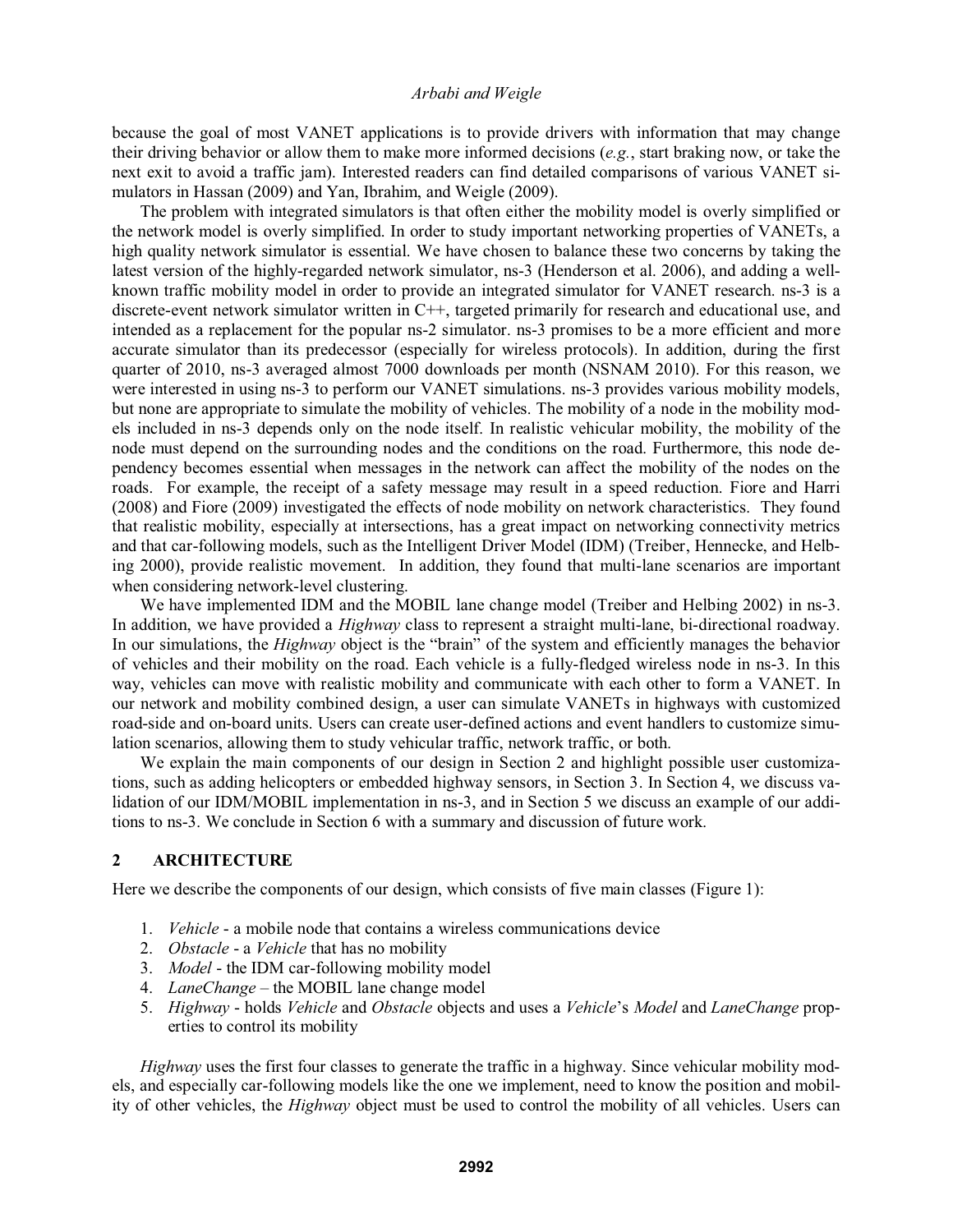customize *Highway* (including highway length, uni- or bi-directional traffic flow, number of lanes, lane width, and center median width) to create a variety of simulation scenarios.



Figure 1: Class diagram of the main components in our design.

In the following sections, we will describe each of the classes in order. The source code, including an example and documentation, is available online (ODU 2010).

## **2.1 Vehicle**

A *Vehicle* is a mobile node that contains a wireless communications device. A *Vehicle* has the following properties:

- $\bullet$ vehicleID
- $\bullet$ width  $-$  width of the vehicle in meters
- $\bullet$  $length - length of the vehicle in meters$
- $\bullet$  $l$ ane  $l$  lane number on the highway where the vehicle is located
- $\bullet$ direction  $-(-1, 1)$  (Assume eastbound is 1 and westbound is -1).
- $\bullet$ position – a vector  $(x, y, z)$ , where *x* is the rear position of the vehicle, *y* is the center of the vehicle, and *z* is the altitude of the vehicle above the highway (all units in meters)
- $\bullet$ velocity  $-$  in m/s
- $\bullet$ acceleration  $-$  in m/s<sup>2</sup>
- $\bullet$ model – mobility model settings, desired velocity is associated with the mobility model
- $\bullet$ lanechange – lane change model settings

In our design, the *Highway* object is in charge of managing the positions, directions, and the lane numbers of its vehicles. A *Vehicle's* acceleration and velocity can be set manually or can be calculated based on the IDM mobility model rules. A *Vehicle* is able to change lanes, if necessary and if possible, based on the MOBIL lane change model. *Vehicle* objects can either be manually created and inserted onto the *Highway* or can be automatically injected onto the *Highway*.

Since a *Vehicle* contains a wireless communications device, we can control the vehicle's WiFi capabilities. *Vehicles* are able to communicate (send/receive) through the standard ns-3 WiFi channels. The messages, including sent and received packets, and all related events can be captured by setting the appropriate event handlers to the implemented callbacks, which are designed and considered for these purposes. A *Vehicle* can unicast packets or it can send broadcast messages. The user has full control on how to schedule the sending process and how to handle the receive callback. There are also several callbacks for the purpose of tracing the different layers of the network and the mobility of the vehicle. These help the user create and trace simulation scenarios easily.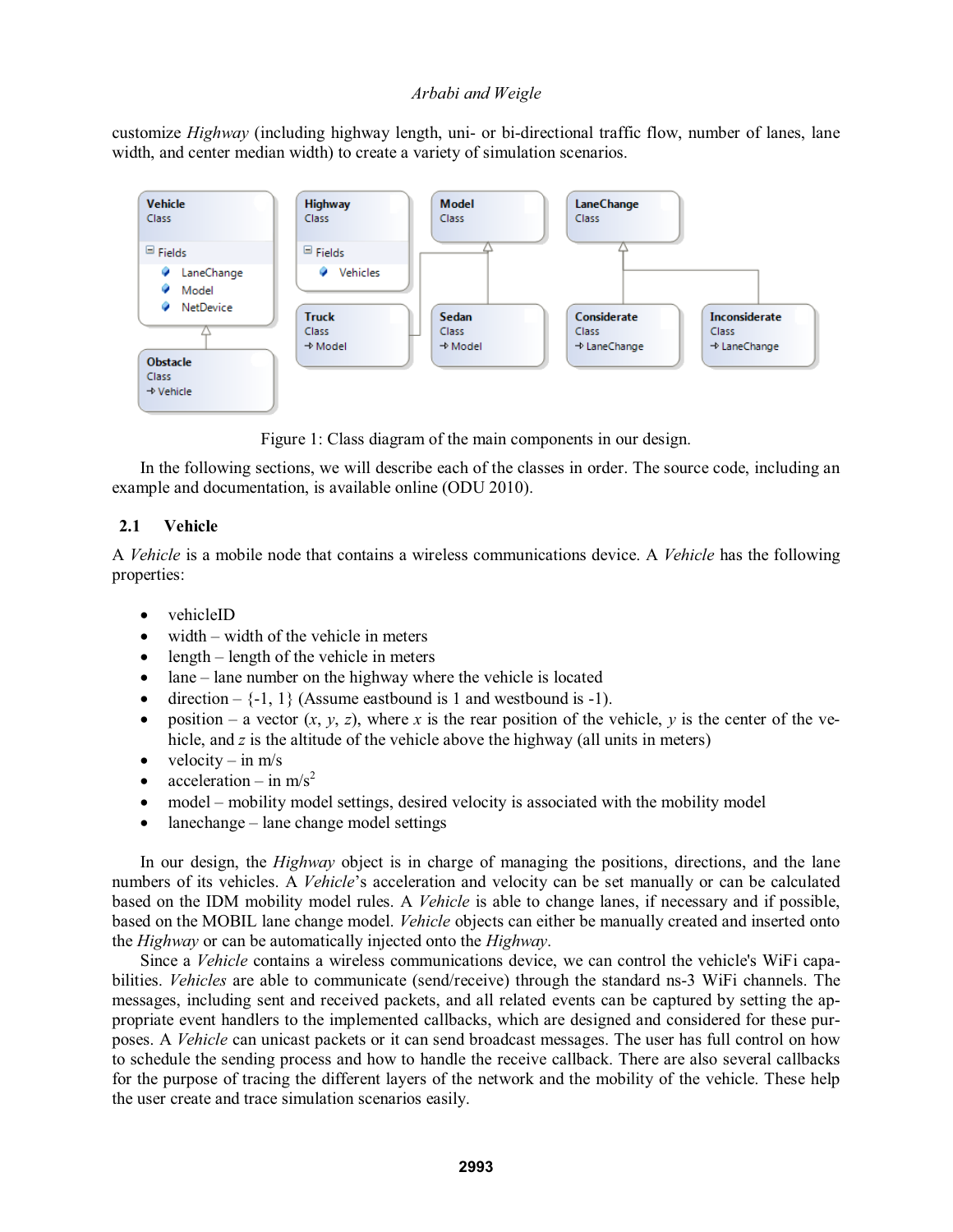### **2.2 Obstacle**

An *Obstacle* is a static node that contains a wireless communications device. It is inherited from the *Vehicle* class and has all of the capabilities of a *Vehicle* except that it cannot be mobile (i.e., velocity = acceleration =  $model = lanechange = 0$ . An obstacle can be used as an barrier to close a lane or to temporarily create stoppages that result in congestion on the highway. An obstacle can also be used as a roadside unit or other piece of infrastructure along, but outside of, the highway. If an *Obstacle* is placed on the highway, it must have a direction and lane number. Anything that can be done to a *Vehicle* object can be done to an *Obstacle* object (aside from affecting mobility), so in the rest of this paper we will just use the term *Vehicle*.

### **2.3 Mobility Model**

*Model* is the class that implements the mobility model for a *Vehicle*. We have implemented the Intelligent Driver Model (IDM) in ns-3 based on equations and parameters developed by Treiber (Treiber, Hennecke, and Helbing 2000; Treiber 2006a). IDM is a car-following model, meaning that each vehicle's acceleration or deceleration depends upon its own velocity, its desired velocity, and the position and velocity of the vehicle immediately in front in the same lane, which Treiber calls the *front vehicle*.

Each vehicle in IDM has a desired velocity, safety time headway (time needed to cover a gap between two vehicles, e.g., the "2 second rule"), acceleration in free-flow traffic, comfortable braking deceleration, and desired minimum distance to the front vehicle. IDM uses these parameters and the current state of the vehicle and front vehicle to compute the new acceleration. Acceleration is, in turn, used to update the velocity and position of the vehicle. Note that acceleration necessarily decreases towards 0 when the velocity of the vehicle approaches the desired velocity.

The function *CalculateAcceleration* in the *Model* class uses the IDM equations to calculate and return the new acceleration at each time step. The vehicle's new velocity and position are then adjusted based on this new acceleration.

For customizability, each vehicle can have its own set of IDM parameters. Treiber suggests different parameter settings for cars and trucks. For example, trucks have a lower desired velocity, acceleration in free-flow, and comfortable deceleration than cars. "Careful" drivers would have a high safety time headway, and "pushy" drivers would have a low safety time headway, higher desired velocity, acceleration in free-flow, and comfortable deceleration.

In our design, we also allow each *Vehicle* object to have its own IDM parameters. We have included reasonable default values for cars (the *Sedan* class) and trucks (the *Truck* class). The user can create their own vehicle types with different parameter values for specific experiments. For example, a user may want to create a mix of careful and pushy drivers, or include sports cars, police cars, emergency vehicles, and buses, all of which would have very different mobility characteristics.

### **2.4 Lane Change Model**

*LaneChange* is the class that implements the lane changing model for a *Vehicle*. We have implemented the MOBIL lane change model based on equations and parameters developed by Treiber (Treiber 2006b, Treiber and Helbing 2002). Each lane change in this model must satisfy both the safety criterion and the incentive criterion. The safety criterion states that the lane change must not cause the vehicle that is being changed in front of (the *back vehicle*) to decelerate unsafely (faster than a certain threshold). The incentive criterion is satisfied if the lane-changing vehicle's advantage is greater than the other vehicles' disadvantages. Note that although the incentive criterion is usually much easier to satisfy than the safety criterion, *both* must hold for the lane change to occur. In addition, the IDM rules still apply, meaning that the new front vehicle must be a certain distance ahead in order for the lane change to occur.

To compute the incentive criterion, MOBIL first calculates the lane  

 This is simply the difference between the vehicle's current acceleration and the vehicle's new acceleration after the lane change. The goal is to increase the acceleration, or to reduce the braking deceleration, which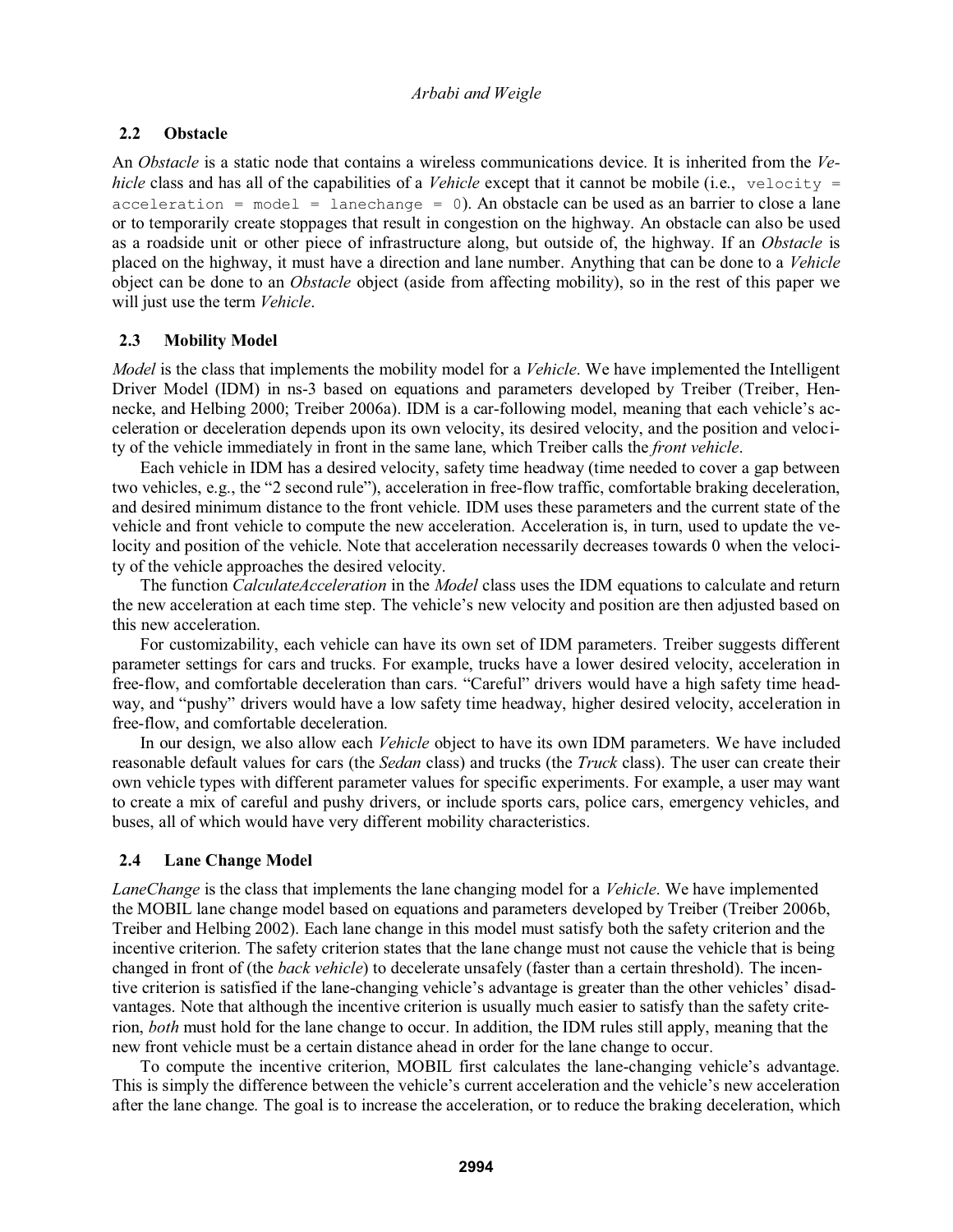are essentially the same things. The disadvantage to both the back vehicle in the current lane and the back vehicle in the new lane are considered. Again, this is done by comparing the acceleration before the lane change with the acceleration after lane change.

To allow for some variability in how aggressive drivers are in deciding when to change lanes, MOBIL weights the other vehicles' disadvantage with a politeness factor, p. When  $p \ge 1$ , the driver is considerate and puts others' disadvantages equal to or ahead of their own advantage. In reality, most drivers are in the  $0 \le p \le 0.5$  range, where some weight is given to other drivers' disadvantage. If  $p=0$ , the driver is inconsiderate, discounting the disadvantage to others.

MOBIL also includes a right-lane bias parameter when computing the incentive criterion. This parameter allows for modeling situations in countries where passing a vehicle on the right is not allowed. The parameter can also be used to allow vehicles to pass from either side or prevent trucks from travelling in the leftmost lanes.

The function *CheckLaneChange* in our *LaneChange* class returns a boolean to indicate if the lanechange can take place or not. *CheckLaneChange* uses the MOBIL equations and suggested parameters along with the statuses of the lane-changing vehicle, the current front vehicle, the new front vehicle, and the new back vehicle. As with our IDM implementation, we have included reasonable default values for each of these parameters. We provide a *Considerate* driver class and an *Inconsiderate* driver class. The user can, of course, create their own driver types with different parameters.

### **2.5 Highway**

Highway is the class that holds *Vehicles* and manages their mobility. We will discuss *Highway's* physical properties, *Vehicle* management tasks, and how users can control vehicles on the highway in order to customize simulations.

### **2.5.1 Physical Properties**

*Highway* represents a straight highway topology and has the following physical properties:

- $\bullet$  length length of the highway in meters (up to 10,000 m)
- $\bullet$  number of lanes in each direction [1,5]
- $\bullet$  lane width in meters
- median gap width of the median, in meters
- bidirectional  $-$  true if the highway contains two-way traffic, false if the highway is one-way

Figure 2 shows two example highway configurations. Figure 2a is a unidirectional highway with three lanes, and Figure 2b is a bidirectional highway with four lanes in each direction.



Figure 2: A small segment of a highway. Cars are represented by small blue rectangles, and trucks are represented by larger red rectangles. (a) unidirectional highway with three lanes, (b) bidirectional highway with four lanes in each direction and a separating median.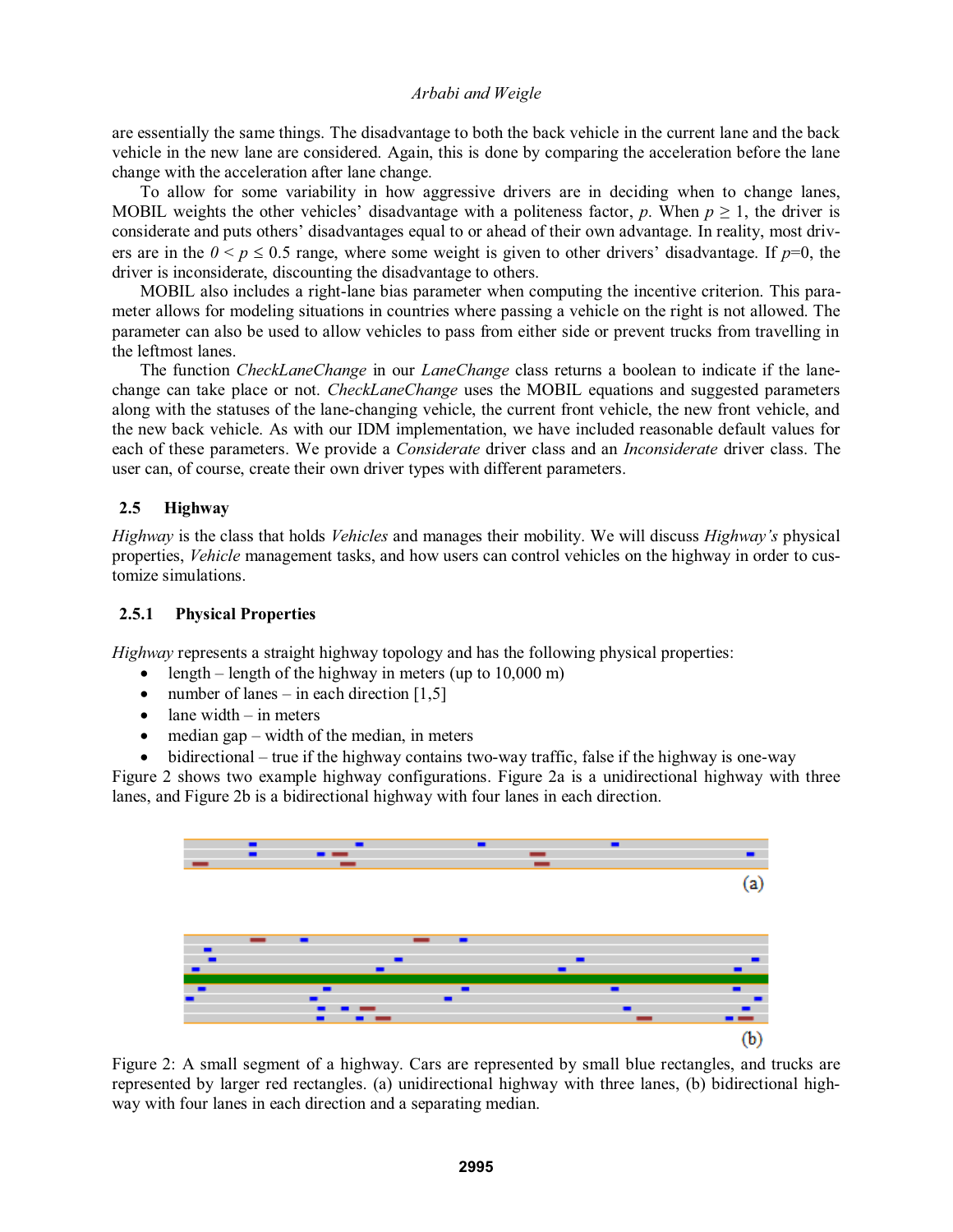### **2.5.2 Vehicle Management**

There are several *Vehicle* management functions that *Highway* performs. *Highway* can automatically create *Vehicle* objects with certain parameters, automatically insert these created objects into lanes, and move each *Vehicle* according to its mobility and lane change models.

### **2.5.2.1 Automatic Creation and Injection of Vehicles**

When the *AutoInjection* parameter of *Highway* is true, *Vehicle* objects will be automatically created and injected onto the highway. For this purpose, *Highway* creates default mobility models with parameters set appropriately for the standard car and truck, named *SedanModel* and *TruckModel*, respectively. *Highway* also creates default lane change models with appropriate parameters set for cars and trucks. The ratio of cars to trucks that are created is controlled by the *injectionMix* parameter. Automatically-created *Vehicle* objects are provided with default WiFi Phy/Mac settings appropriate for VANETs.

*Highway* stores each lane as a list structure. When a *Vehicle* object is added to *Highway*, it is inserted in its proper place according to its lane, direction, and *x* position. For auto-injection, there is a *minGap* parameter that specifies the minimum distance between two vehicles entering the highway. Newly created *Vehicle* objects are not inserted until the *x* position of the last *Vehicle* in the lane is at least *minGap* meters from the start of the highway. Vehicles are inserted with a negative *x* position, so that the front of the vehicle starts at the start of the highway ( $x = 0$ ). Each lane is checked to see if a *Vehicle* can be added, in round-robin fashion, starting with the rightmost lane (lane = 0) in the eastbound direction (direction  $= 1$ ) and ending with the leftmost lane in the westbound direction (direction  $= -1$ , if using bidirectional traffic). Thus, on a bidirectional highway, vehicles are added to both directions at the same rate.

### **2.5.2.2 Mobility of Vehicles**

Every *DeltaT* seconds, *Highway* calls its *step* function which updates the position, velocity, and acceleration of each *Vehicle* according to its mobility model. In this way, vehicles with different mobility characteristics (e.g., trucks, emergency vehicles) can be represented on the same highway. *Vehicles* are updated by lane in round-robin fashion, starting with the *Vehicles* in the rightmost lane in the eastbound direction. After the update, if a *Vehicle x* position is greater than the length of the *Highway*, the *Vehicle* is removed from the lane list. After all *Vehicle* positions have been updated, automatic injection of new *Vehicles* occurs.

The opportunity for each vehicle to change lanes is evaluated every 10 \* *DeltaT* seconds to prevent unrealistic lane-changing patterns (e.g., vehicles changing lanes multiple times in less than 1 second). If a vehicle can safely change lanes (according to the *Vehicle*'s MOBIL parameters), *Highway* removes the *Vehicle* from the current lane and adds it to the target lane at the *x* position specified according to IDM/MOBIL. When a lane change is allowed, it occurs before mobility is updated, so a *Vehicle* changing lanes only has its mobility updated one time in *DeltaT* seconds.

The best case driver reaction time is 0.7 seconds (Green 2000). Vehicle positions should be updated more often than the driver reaction time, and we choose 0.1 seconds for the default value of *DeltaT* as a tradeoff between efficiency and accuracy. Reducing *DeltaT* (i.e., having the *step* function called more often) will produce a more detailed translation of the position of the vehicle, but will result in a slower simulation (Figure 3). Increasing *DeltaT* (i.e., having the *step* function called less often) will cause less accuracy in mobility since each step may result in a larger displacement of the vehicles (Figure 4).

### **2.5.3 User Control of Vehicles**

To allow for feedback between the network and the mobility model, there must be a way for the user's application code to interact with individual *Vehicle* objects. *Highway* allows the user to access any *Ve-*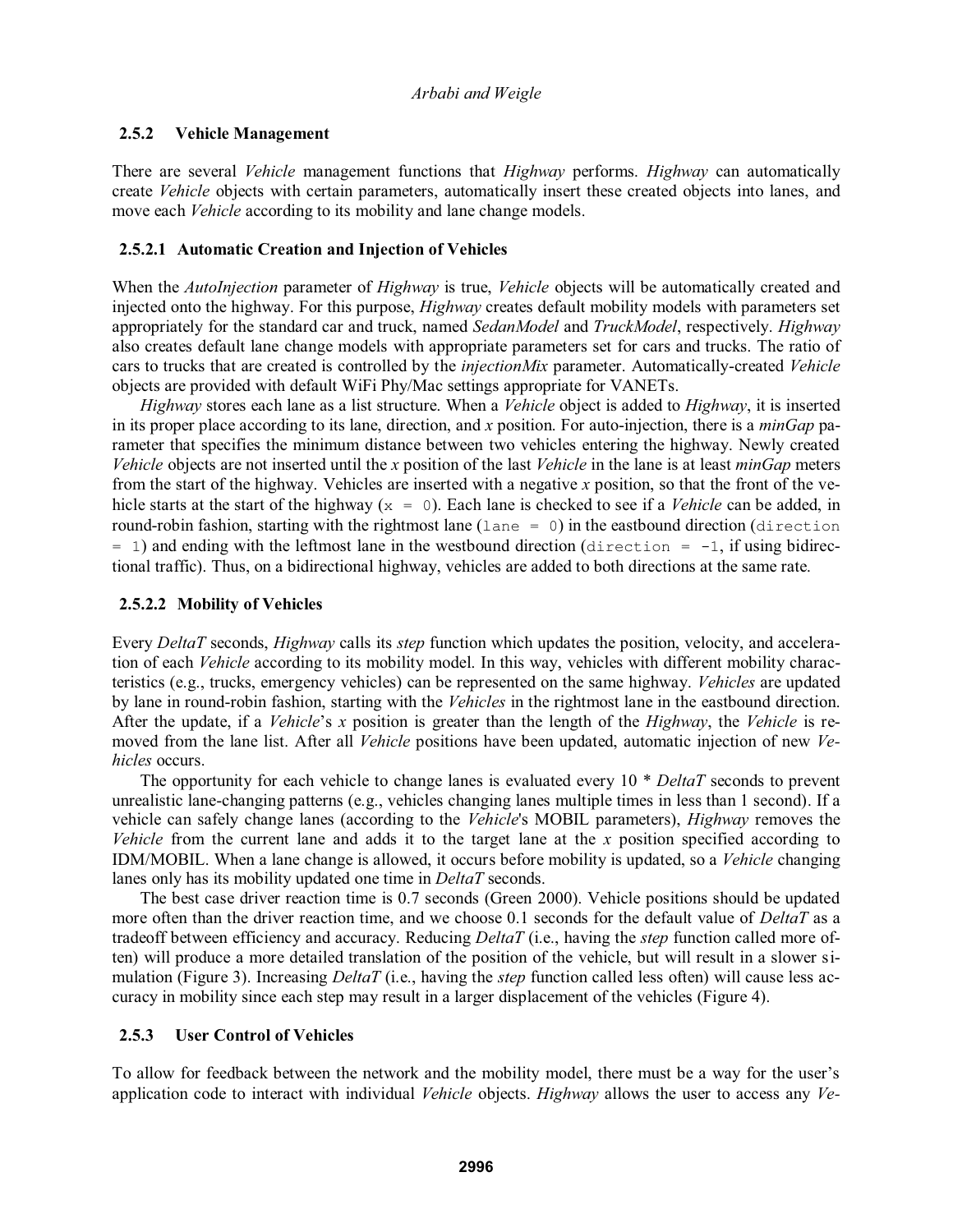*hicle* object through its *VehicleID* using *FindVehicle()*. The user can then use this object to change any of the Vehicle's parameters. In addition, *Highway* provides *FindVehiclesInRange()* which returns a list of all *Vehicle* objects within *range* meters of the given *Vehicle*. *FindVehiclesInSegment()* returns a list of all *Vehicle* objects in a particular lane between positions  $x_1$  and  $x_2$ . To access these *Vehicle* objects at particular times, *Highway* triggers several events that can be bound to an event handler created by the user. The events *InitVehicle*, *ControlVehicle*, and *ReceiveData* are discussed below. In addition, there are several other events, such as *DevRxTrace* and *PhyRxErrorTrace,* for the purposes of tracing the communication channel, the PHY/MAC layer, and the behavior of the network devices installed on vehicles.



Figure 3: The elapsed real time for 1 minute of dense traffic simulation (average 180 vehicle/km).



Figure 4: A vehicle's displacement vs. velocity in a single simulation step with different *DeltaT* values.

*InitVehicle* is triggered at *Highway* initialization time. This gives the user the ability to create customized scenarios or modify the initial settings. Although the user can create and position *Vehicle* objects at any time, inside this event handler is the ideal place to create and place initial objects on the highway. If *AutoInjection* is set to true in *Highway*, automatically-created *Vehicles* will move around the previously placed *Vehicles*. The event handler is passed a pointer to the *Highway* and a reference to a *vehicleID* (set to 1 initially). Any manually-created *Vehicles* should use and increment this *vehicleID* so that all objects will have unique IDs. Note that any manually-created *Vehicles* will be controlled by *Highway* according to the *Vehicle's* mobility model. The event handler should return *true* if *Vehicles* have been manually added to the *Highway* or default settings have been modified. In this case, *Highway* will sort the lane lists based on the *Vehicle* positions. If no *Vehicles* have been added, there is no reason to sort the lists, so the event handler should return *false*.

For each *Vehicle*, *ControlVehicle* is triggered by the *step* function, which is executed every *DeltaT* seconds. In this way, the user has full control of each *Vehicle* at each time step. For example, a particular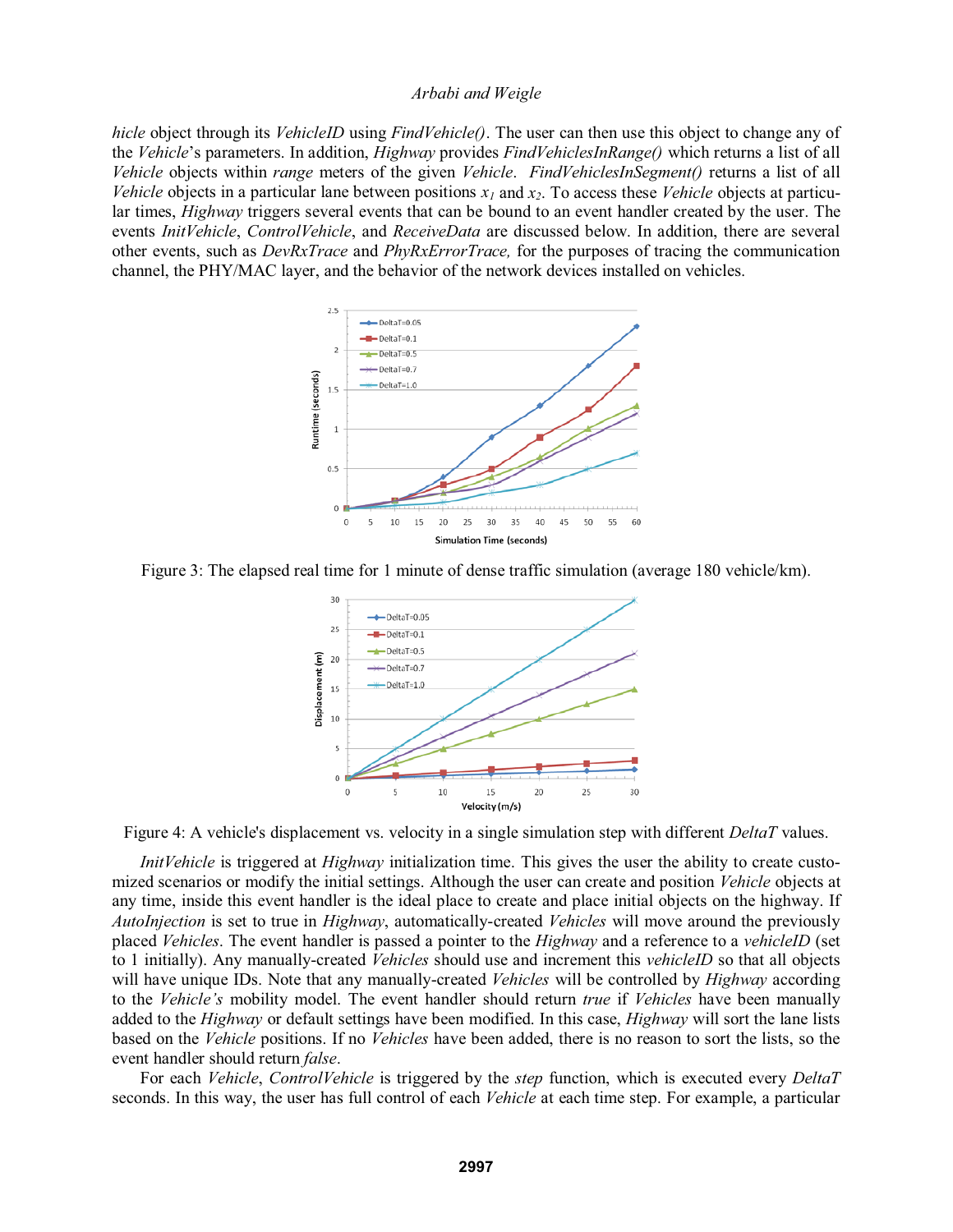*Vehicle* could be made to decelerate or stop in order to create traffic congestion. In addition, this event handler is an ideal place to output the locations of all *Vehicles* in order to produce traffic visualizations. The event handler is passed a pointer to the *Highway*, a pointer to the particular *Vehicle*, and the value of DeltaT. If the event handler has changed the *Vehicle's* position, it should return true, so that the Vehicle's acceleration will not be updated by the mobility model. Otherwise, the event handler should return *false* so that *Highway* will adjust the *Vehicle's* position according to its mobility model.

*ReceiveData* is triggered when any *Vehicle* successfully receives data from the network. The event handler is passed a pointer to the *Vehicle* that received the data, a pointer to the data packet, and the ad dress of the packet's sender.

### **3 CUSTOMIZATIONS**

We provide a basic framework for a straight highway scenario and tools for generating communicating vehicles traveling with a realistic mobility. There are many possible customizations that can be made using this framework. We describe a few customizations that can be made with *Vehicle* objects.

Any *Vehicle* can be associated with a parameterized mobility or lane-change model. This allows the user to create simulations that contain various types of vehicles. For example, a police car is a vehicle that during a chase has a higher desired speed and acceleration than a normal vehicle. In addition, the user could set the networking parameters such that the police car also has a more powerful transceiver than a normal vehicle. In another instance, a helicopter used to transmit advertisements, warnings, or reports could be simulated as a *Vehicle* with a positive *z* value (altitude). Since the helicopter does not travel on the highway, it should not be added to or managed by *Highway*. Instead, at every time step (i.e., in the ControlVehicle event handler), the helicopter's position should be updated manually.

Stationary roadside units, such as digital guides, placed outside the highway can be created using *Obstacles*. As with *Vehicles* that are outside the highway, these devices should not be added to *Highway*. As another example, a gantry on top of a highway could be represented as an *Obstacle* with a positive *z* value. Sensors under the road could be *Obstacles* with negative *z* values. These devices may have different communications requirements than standard vehicles, so the user is free to adjust the network parameters as well.

### **4 VALIDATION**

In this section, we validate our implementation of IDM/MOBIL in ns-3 against Treiber's own implementation of IDM/MOBIL in a Java applet (Treiber 2010). The first step is to validate that the functions *Model*::*CalculateAcceleration()* and *LaneChange::CheckLaneChange()* produce output correctly in comparison with Treiber's formula, model, and code individually with various input and mobility model settings. The second step is to produce simple traffic in a one lane roadway and compare the vehicle's acceleration, deceleration, velocity, and position at each simulation interval. Finally, we need to show that despite the difference in our design and the logic of *step* function, we are able to create traffic similar to that created by Treiber's applet.

The first two steps have been performed during code implementation and testing. We omit these for brevity. Here we show the results of the third step of validation. We use Treiber's Java applet to produce traffic on a straight two lane roadway for several traffic inflow rates. We record traffic statistics (simulation time, vehicle type, acceleration, velocity, position, and lane) at two points. Point *A* is the roadway entrance, and point *B* is 500 m from the entrance. We apply the generated traffic recorded at point *A* in Trei ber's applet to our ns-3 simulation and record the traffic statistics at point *B*. This is to mitigate the different injection models used by Treiber's applet and our code. We compare the traffic at point  $B$  in Treiber's applet with the traffic at point  $B$  in our ns-3 code during a 5 minute simulation. Figure 5 shows the average traffic density over the 500 m as the traffic inflow rate increases and with different desired speeds. The results between the two applications are almost identical. Figure 6 shows the average differences in position and speed between the two applications for each vehicle as it passes point *B*. Again,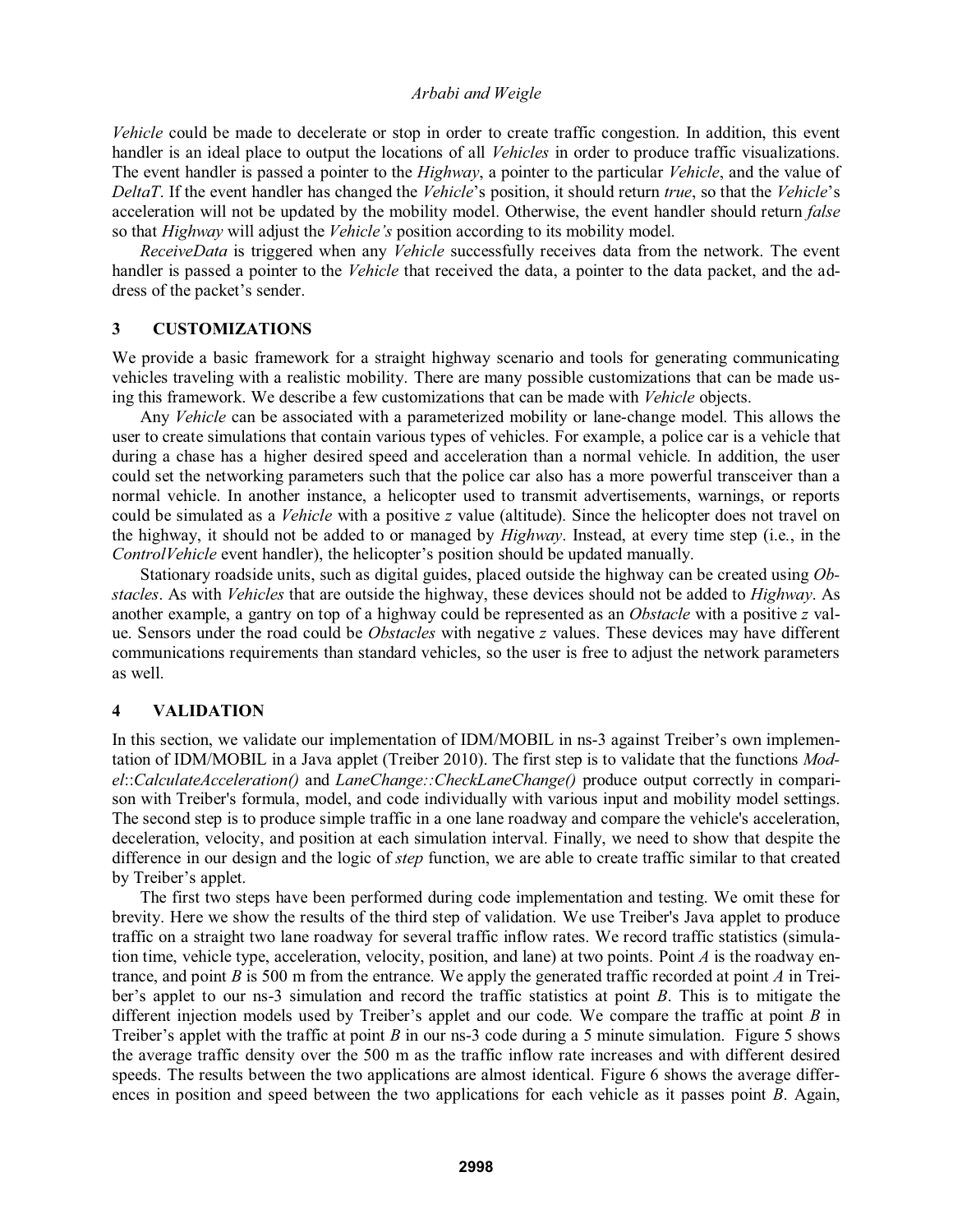there is very little difference between the two. The position differences are less than 7 mm, and the speed differences are less than 1 cm/s.



Figure 5: Comparison between average density results of our code in ns-3 and Java applet for different traffic inflow and different desired velocity.



Figure 6: Average difference in position (m) and average speed (m/s) between ns-3 version and Treiber Java applet for different traffic densities.

#### **5 EXAMPLE**

We have provided an example to show how to create a customized highway, set parameters, handle events, and control which vehicles send and receive customized messages. This example, available online (ODU 2010), demonstrates how a user can have full control of events to produce the desired scenarios and experiments. The example generates output suitable for plotting vehicle positions using *gnuplot* or other graph-plotting tool.

We have created a *Controller* class to handle events and create special vehicles. The highway is a bidirectional 1 km roadway with two lanes in each direction. The lane width and median width are both 5 meters. The sedan-truck mixture is 80%, so 80% of vehicles are sedans and 20% are trucks. Automatically-generated vehicles will enter and be injected to the highway with at least a 10 meter gap. We place a broken car (*Obstacle* object) in the middle of the highway (lane=0, direction=1, x=500) which broadcasts a safety message revealing its location and asking for help every 5 seconds. We also create a police car with a *VehicleID* of 2. The police car is faster than a normal car and has a higher wireless transmission range. It listens for messages and unicasts a reply for each received request. The police car will decelerate when it reaches the broken car and will eventually stop nearby.

The generated output points can be directed to *gnuplot* to be plotted and animated. Figure 7 shows the *gnuplot* snapshot after 2 minutes and 40 seconds of the simulation. The police car reached the broken car at 500 meters after 20 seconds and stopped in the second lane, causing congestion.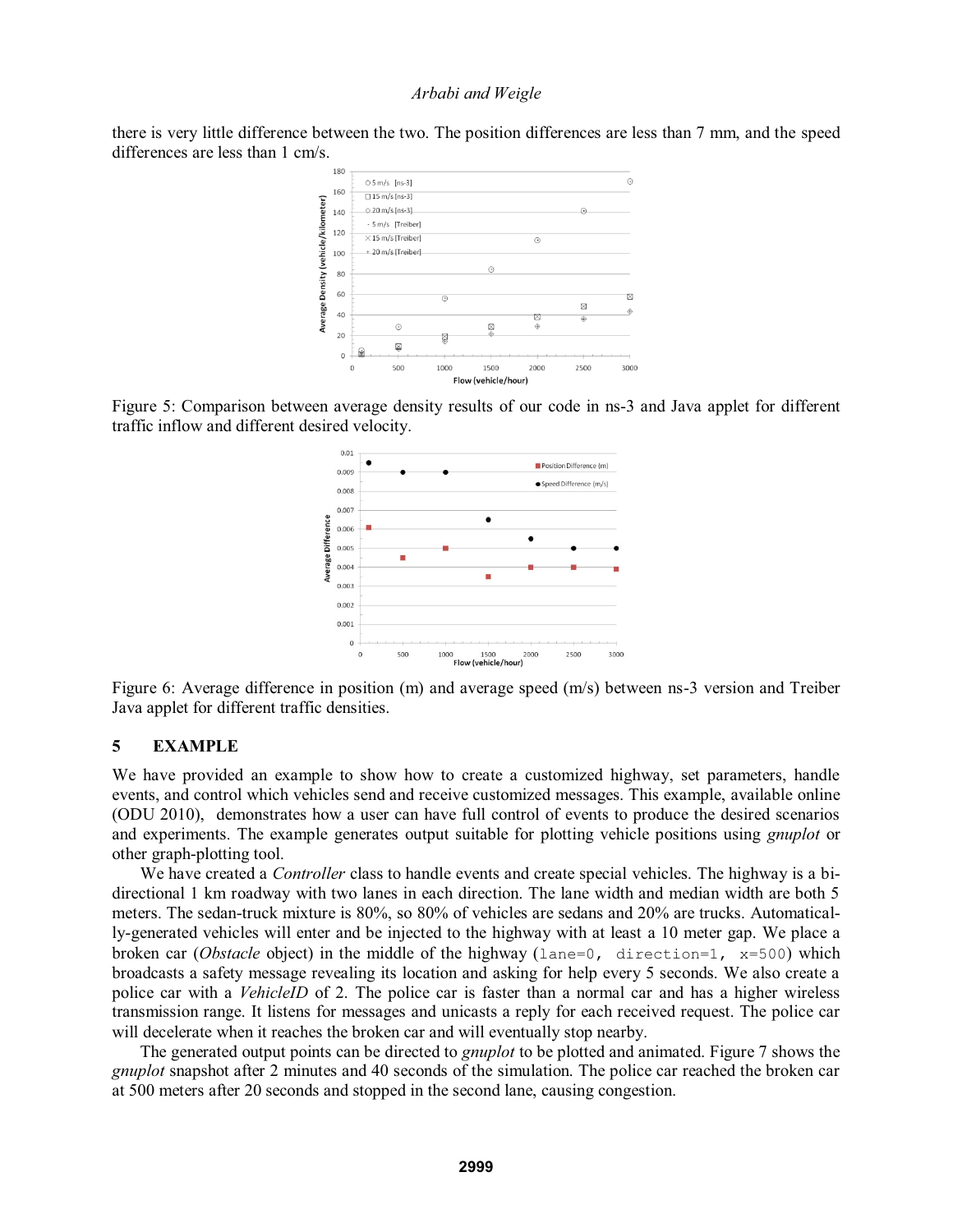*Arbabi and Weigle* 



Figure 7: A sample plotted highway output for a 1000m roadway with two lanes in each direction. This snapshot is taken at time 2 minutes, 40 seconds. The police car has stopped in the lane next to the broken car at time 20 seconds, causing the congestion behind it.

Below, we show a skeleton of a *Controller* class and *main*() function. Comments that are shown in italics are placeholders for user-defined code.

#### **Controller.h**

```
class Controller : public Object 
   { 
        private: 
          Ptr<Highway> m_highway;
           // other local variables
        public: 
           Controller(); 
          Controller(Ptr<Highway> highway);
           // event handlers 
           bool InitVehicle (Ptr<Highway> highway, int& vehicleID); 
           bool ControlVehicle (Ptr<Highway> highway, Ptr<Vehicle> vehicle, double dt); 
           void ReceiveData (Ptr<Vehicle> veh, Ptr<const Packet> pckt, Address addr); 
           // other function declarations 
   }; 
Controller.cc
   Controller::Controller() {} 
   Controller::Controller(Ptr<Highway> highway) {m highway = highway;}
   bool Controller::InitVehicle(Ptr<Highway> highway, int& vehicleID) 
   { 
        // objects to create, settings to change at highway initialization time
        return true; // let Highway sort vehicles in highway lanes 
   } 
   bool Controller::ControlVehicle(Ptr<Highway> hw, Ptr<Vehicle> veh, double dt) 
   { 
       // actions that should occur each time this vehicle's mobility is updated
        return false; // let Highway manage the mobility of this vehicle 
   } 
   void Controller::ReceiveData(Ptr<Vehicle> veh, Ptr<const Packet> pckt, Address addr) 
   { 
       // actions that should occur each time a message is received by this vehicle
   }
```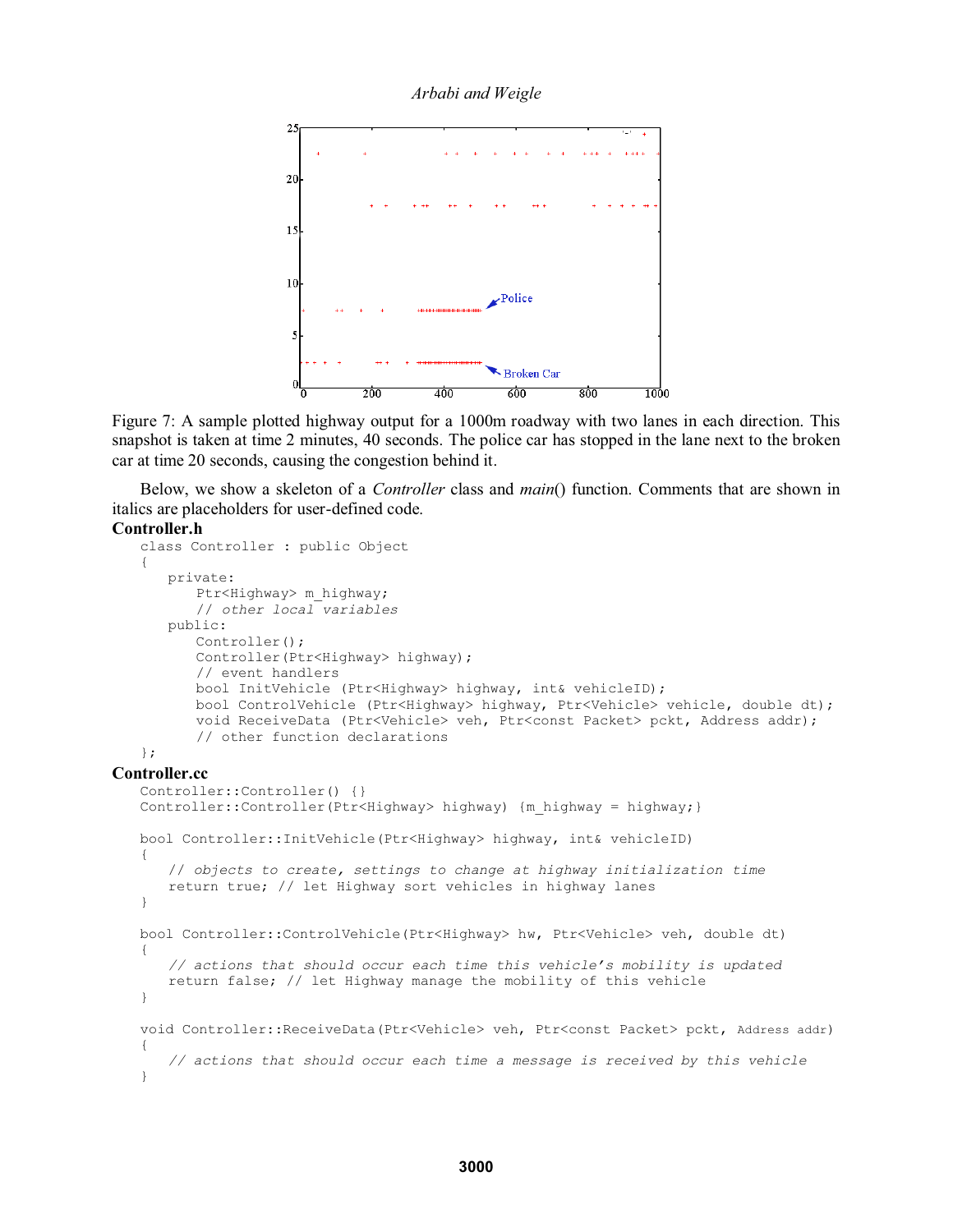```
main()
   int main (int argc, char *argv[]) 
   { 
        // Create Highway and Controller 
        Ptr<Highway> highway = CreateObject<Highway>(); 
        Ptr<Controller> controller = CreateObject<Controller>(highway); 
        // Set highway parameters
        // Bind highway events to event handlers in controller 
        highway->SetInitVehicleCallback(MakeCallback(&Controller::InitVehicle, controller); 
        highway->SetControlVehicleCallback(MakeCallback(&Controller::ControlVehicle, controller); 
       highway->SetReceiveDataCallback(MakeCallback(&Controller::ReceiveData, controller);
        // Schedule the highway and run the simulation 
        Simulator::Schedule(Seconds(0.0), &Start, highway); 
        Simulator::Schedule(Seconds(100.0), &Stop, highway); 
        Simulator::Stop(Seconds(100.00)); 
       Simulator:: Run();
        Simulator::Destroy(); 
        return 0;
```

```
}
```
### **6 CONCLUSION AND FUTURE WORK**

In this paper, we described the first implementation of a vehicular mobility model integrated with the networking functions in ns-3. Integrated VANET simulators that include both mobility and network models are essential, allowing network communications to affect vehicle mobility, which is one of the main goals of future VANET deployments (e.g., network messages may prompt drivers to slow down early or to take an alternate route). Our implementation allows for this feedback by triggering an event each time a network message is received and each time vehicle mobility is updated. User-created event handlers can then send network messages or alter the mobility of the vehicle in response to the triggered event. These features can facilitate more detailed simulations of VANETs.

Realistic vehicle mobility is achieved through the validated implementation of the IDM car-following model and the MOBIL lane-change model. We introduced the *Highway* class, which not only simulates a straight roadway, but also manages the mobility of all vehicles on the highway. Our implementation also allows the user to take advantage of automatically created and inserted vehicles or to manually insert vehicles at any point along the highway. In addition, our implementation allows for the customization of almost all aspects of the simulation so that the research can study a wide variety of scenarios.

In future work, we plan to extend our implementation for urban areas (intersections) and add the ability to read in and use detailed maps instead of a single straight highway. We also have plans to implement and develop the WAVE/DSRC standard in ns-3. This will allow users to simulate realistic wireless communication for VANETs based on the standard, which includes multi-channel operation. We hope that this addition to ns-3 along with our future work will allow researchers to easily perform high-quality VANET simulations.

### **REFERENCES**

Breslau, L., D. Estrin, K. Fall, S. Floyd, J. Heidemann, A. Helmy, P. Huang, S. McCanne, K. Varadhan, Y. Xu, and H. Yu. 2000. Advances in Network Simulation. *IEEE Computer* 33(5):59-67.

- Fiore, M., J. Härri, F. Filali, and C. Bonnet. 2006. VanetMobiSim: Generating realistic mobility patterns for VANETs. *Proceedings of ACM VANET*. Los Angeles, CA. 96-97.
- Fiore, M., and J. Härri. 2008. The networking shape of vehicular mobility. *Proceeding of the 9th ACM international symposium on Mobile ad hoc networking and computing*. 261-272.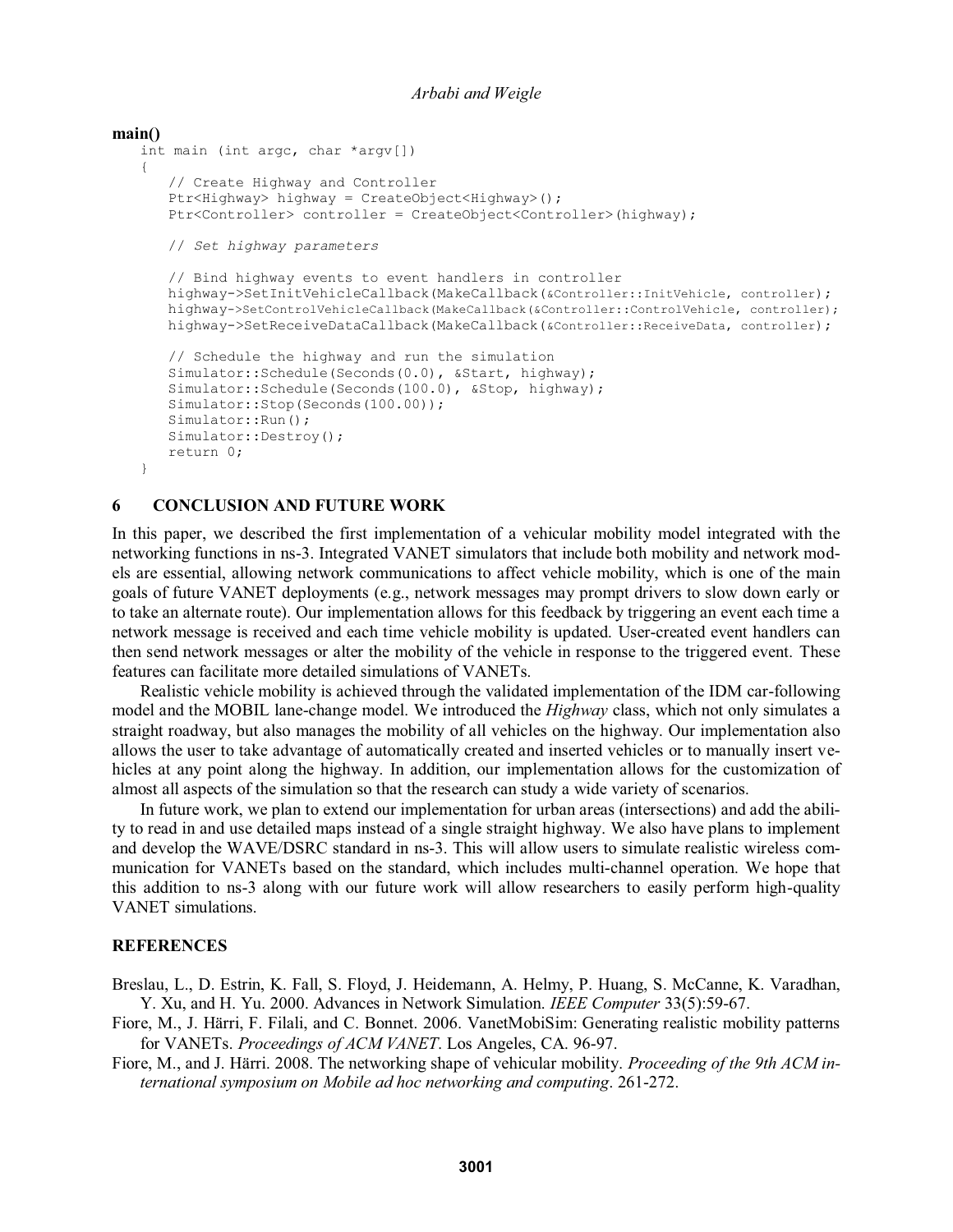- Fiore, M. 2009. Vehicular Mobility Models, In *Vehicular Networks: From Theory to Practice*, ed. S. Olariu and M. C. Weigle, Boca Raton: CRC Press/Taylor & Francis.
- Gorgorin, C., V. Gradinescu, R. Diaconescu, and L. Iftode. 2006. An Integrated Vehicular and Network Simulator for Vehicular Ad-hoc Networks. In *Proceedings of the 20th European Simulation and Modelling Conference (ESM)*.
- Green, M. 2000. 'How Long Does It Take To Stop?' Methodological Analysis of Driver Perception-Brake Times. *Transportation Human Factors* 2(3):195-216.
- Halati, A., H. Lieu, and S. Walker. 1997. CORSIM-corridor traffic simulation model. In *Proceedings of the Traffic Congestion and Traffic Safety in the 21st Century Conference*. 570-576.
- Hassan, A., 2009. VANET Simulation. *Högskolan i Halmstad*. Master Thesis and Technical Report.
- Henderson T., S. Roy, S. Floyd, and G. F. Riley. 2006. ns-3 Project Goals. In *Proceedings of the 2006 workshop on ns-2: the IP network simulator*.
- Ibrahim, K. and M. C. Weigle. 2008. ASH: Application-aware SWANS with Highway mobility, In *Proceedings of IEEE INFOCOM Workshop on MObile Networking for Vehicular Environments (MOVE)*.
- Karnadi, F. K., Z. H. Mo, and K. Lan. 2007. Rapid Generation of Realistic Mobility Models for VANET. In *Proceedings of IEEE Wireless Communications and Networking Conference*. 2506-2511.
- Krajzewicz, D., M. Bonert, and P. Wagner. 2006. The open source traffic simulation package SUMO. *RoboCup 2006 Infrastructure Simulation Competition*.
- NSNAM 2010. The ns-3 network simulator. Available via: <http://www.nsnam.org> [accessed April 12, 2010].
- ODU 2010. Vehicular Networking @ Old Dominion University. Available online: <http://cs.odu.edu/vanet/Software/ns3-highway/> [accessed April 12, 2010].
- OPNET. 2010. OPNET Modeler Software. Available at <http://www.opnet.com/solutions/network\_rd/modeler.html> [accessed April 12, 2010].
- Piorkowski, M., M. Raya, A.L. Lugo, P. Papadimitratos, M. Grossglauser, and J.-P. Hubaux. 2008. Trans: Realistic joint traffic and network simulator for VANETs. *ACM SIGMOBILE Mobile Computing and Communications Review* 12(1): 31—33.
- PTV America. 2010. VISSIM Traffic Simulation Software. Available via <www.ptvamerica.com/software/ptv-vision/vissim> [accessed April 12, 2010].
- Scalable Network Technologies. 2010. QualNet Simulation Software. Available at  $\lt$ www.scalablenetworks.com/products/qualnet> [accessed April 12, 2010].
- Treiber, M., A. Hennecke, and D. Helbing. 2000. Congested Traffic States in Empirical Observations and Microscopic Simulations. *Physical Review E*, 62(2):1805–1824.
- Treiber, M., and D. Helbing. 2002. Realistische Mikrosimulation von Straßenverkehr mit einem einfachen Modell, In *Proceedings of the 16<sup>th</sup> Symposium Simulationstechnik (ASIM 2002)*, 514-520.
- Treiber, M. 2006a. Intelligent Driver Model (IDM). Available via <trafficsimulation.de/IDM.html> [accessed April 12, 2010].
- Treiber, M. 2006b. Minimize Overall Braking decelerations Induced by Lane changes (MOBIL). Available via <traffic-simulation.de/MOBIL.html> [accessed April 12, 2010].
- Treiber, M. 2010. Microsimulation of Road Traffic. Available via: <http://www.trafficsimulation.de> [accessed April 12, 2010].
- US-DOT 2010. IntelliDrive Website. U.S. Department of Transportation. Available via <http://www.intellidriveusa.org/> [accessed April 12, 2010].
- Yan, G., K. Ibrahim, and M. C. Weigle. 2009. Vehicular Network Simulators, In *Vehicular Networks: From Theory to Practice*, ed. S. Olariu and M. C. Weigle, Boca Raton: Chapman & Hall/CRC.
- Zeng, X., R. Bagrodia, and M. Gerla. 1998. GloMoSim: a Library for Parallel Simulation of Large-scale Wireless Networks, In *Proceedings of the 12th Workshop on Parallel and Distributed Simulations.*